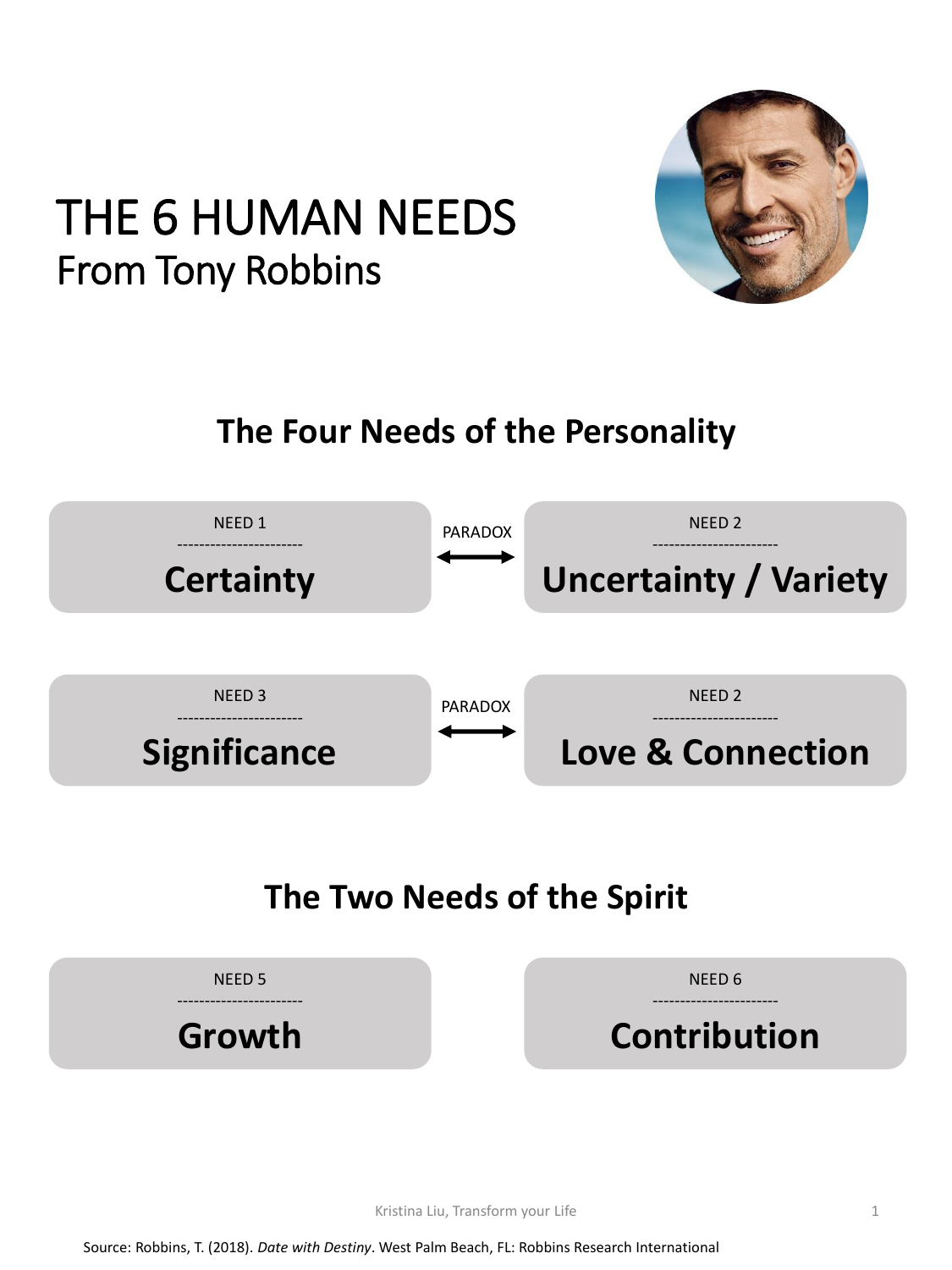# EXERCISE Discovering your Driving Force

All human beings are constantly seeking to meet the 6 Human Needs, but everyone's top 2 is different, and these two become our Driving Force. When you know which needs you value the most, you can better understand the choices you make as well as your emotional patterns.

\_\_\_\_\_\_\_\_\_\_\_\_\_\_\_\_\_\_\_\_\_\_\_\_\_\_\_\_\_\_\_\_\_\_\_\_\_\_\_\_\_\_\_\_\_\_\_\_\_\_\_\_\_\_\_\_\_\_

\_\_\_\_\_\_\_\_\_\_\_\_\_\_\_\_\_\_\_\_\_\_\_\_\_\_\_\_\_\_\_\_\_\_\_\_\_\_\_\_\_\_\_\_\_\_\_\_\_\_\_\_\_\_\_\_\_\_

How do you meet your need for Certainty? Uncertainty / Variety? 2

How do you meet your need for Significance? Love/ Connection?

\_\_\_\_\_\_\_\_\_\_\_\_\_\_\_\_\_\_\_\_\_\_\_\_\_\_\_\_\_\_\_\_\_\_\_\_\_\_\_\_\_\_\_\_\_\_\_\_\_\_\_\_\_\_\_\_\_\_

\_\_\_\_\_\_\_\_\_\_\_\_\_\_\_\_\_\_\_\_\_\_\_\_\_\_\_\_\_\_\_\_\_\_\_\_\_\_\_\_\_\_\_\_\_\_\_\_\_\_\_\_\_\_\_\_\_\_

\_\_\_\_\_\_\_\_\_\_\_\_\_\_\_\_\_\_\_\_\_\_\_\_\_\_\_\_\_\_\_\_\_\_\_\_\_\_\_\_\_\_\_\_\_\_\_\_\_\_\_\_\_\_\_\_\_\_

\_\_\_\_\_\_\_\_\_\_\_\_\_\_\_\_\_\_\_\_\_\_\_\_\_\_\_\_\_\_\_\_\_\_\_\_\_\_\_\_\_\_\_\_\_\_\_\_\_\_\_\_\_\_\_\_\_\_

\_\_\_\_\_\_\_\_\_\_\_\_\_\_\_\_\_\_\_\_\_\_\_\_\_\_\_\_\_\_\_\_\_\_\_\_\_\_\_\_\_\_\_\_\_\_\_\_\_\_\_\_\_\_\_\_\_\_

\_\_\_\_\_\_\_\_\_\_\_\_\_\_\_\_\_\_\_\_\_\_\_\_\_\_\_\_\_\_\_\_\_\_\_\_\_\_\_\_\_\_\_\_\_\_\_\_\_\_\_\_\_\_\_\_\_\_

What are your top 2 needs?

## How do you meet your need for Growth? Contribution? 4

\_\_\_\_\_\_\_\_\_\_\_\_\_\_\_\_\_\_\_\_\_\_\_\_\_\_\_\_\_\_\_\_\_\_\_\_\_\_\_\_\_\_\_\_\_\_\_\_\_\_\_\_\_\_\_\_\_\_

\_\_\_\_\_\_\_\_\_\_\_\_\_\_\_\_\_\_\_\_\_\_\_\_\_\_\_\_\_\_\_\_\_\_\_\_\_\_\_\_\_\_\_\_\_\_\_\_\_\_\_\_\_\_\_\_\_\_

\_\_\_\_\_\_\_\_\_\_\_\_\_\_\_\_\_\_\_\_\_\_\_\_\_\_\_\_\_\_\_\_\_\_\_\_\_\_\_\_\_\_\_\_\_\_\_\_\_\_\_\_\_\_\_\_\_\_

Source: Robbins, T. (2018). *Date with Destiny*. West Palm Beach, FL: Robbins Research International

Kristina Liu, Transform your Life